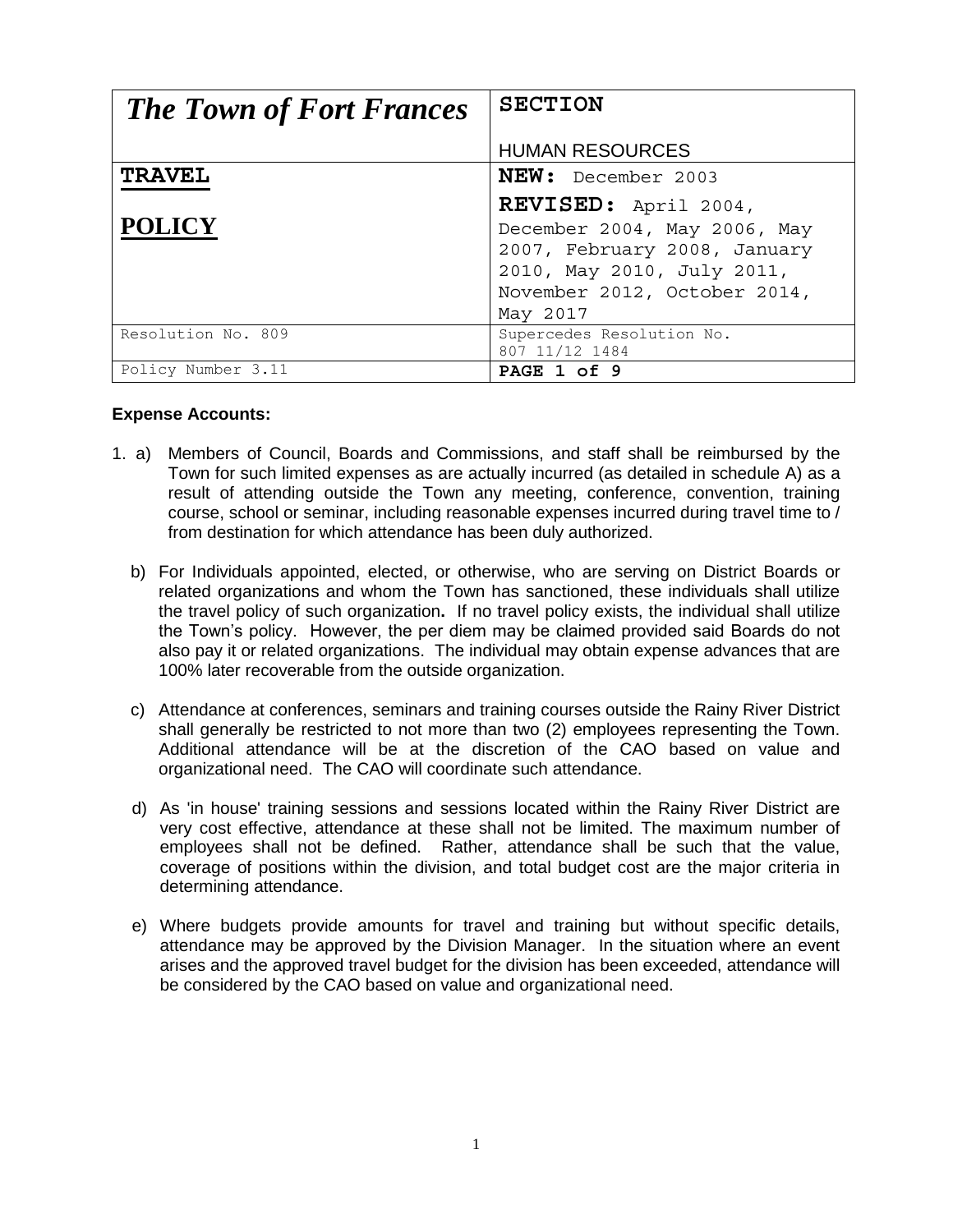- 2. a) Receipts shall be required for all expenses incurred except meals and the per diem allowance. Eligible expenses are deemed to include:
	- i) All ground transportation expenses related to the function;
	- ii) Accommodations;
	- iii) Other reasonable expenses incurred as a result of attendance at the function with explanation and as may be approved by the Division Manager or Administrator.
	- b) If the registration fee includes any or all meals, participants will not receive any expenses for such meals.
- 3. The per diem allowances as per Schedule "A" shall be paid on the following basis:
	- a) one (1) day for each full day of the session or for each full day of travel;
	- b) one-half (1/2) day for each half day of the session or for each half day of travel.
	- c) The attached Schedule "F", must be completed and submitted to payroll when approved by Council.
- 4. **The most economical method of transportation shall be used.** The following expenses shall also be paid by the Town on behalf of the participants:
	- a) i) Airfare Travel by air shall be economy class. Reservations for such travel shall be made immediately after approval is received. Reservations prior to approvals may be pursued to take advantage of discounted rates. All air travel arrangements for Town authorized travel must be invoiced directly to the Town.
		- ii) If the participant drives his/her personal vehicle to the destination beyond 385 kilometers (240 miles), the lesser of the regular economy airfare or the mileage at the current rate to the destination will be paid. Expenses will not be paid for additional travel time required because of driving to destination.
		- iii) Discounted airfare shall be taken advantage of wherever possible without forcing the attendee to spend additional time away from home/work. If an attendee is agreeable to a Saturday night stay-over (as a condition of air fare at a reduced amount), the cost of the stay-over at normal expense rates shall be paid by the Town where an overall savings will be realized to the Town (such savings calculations shall be detailed within the expense statements).
		- iv) If an attendee chooses to travel by ground or air and leave from a destination other than Fort Frances or return home via another route because of personal reasons, the attendee shall reimburse the excess cost to the Town. Exceptions may be authorized by the Administrator (or designate) e.g.: Assume an individual was to fly to Toronto on Sunday afternoon in order to be in Toronto for an early morning meeting on Monday and the normal cost for the flight from Fort Frances to Toronto and return is \$750.00. If the individual was in Kenora for personal reasons on Sunday and chooses to fly from there and the cost for the flight from Kenora to Toronto and return to Fort Frances is \$800.00, the attendee must reimburse the excess cost of \$50.00 to the Town.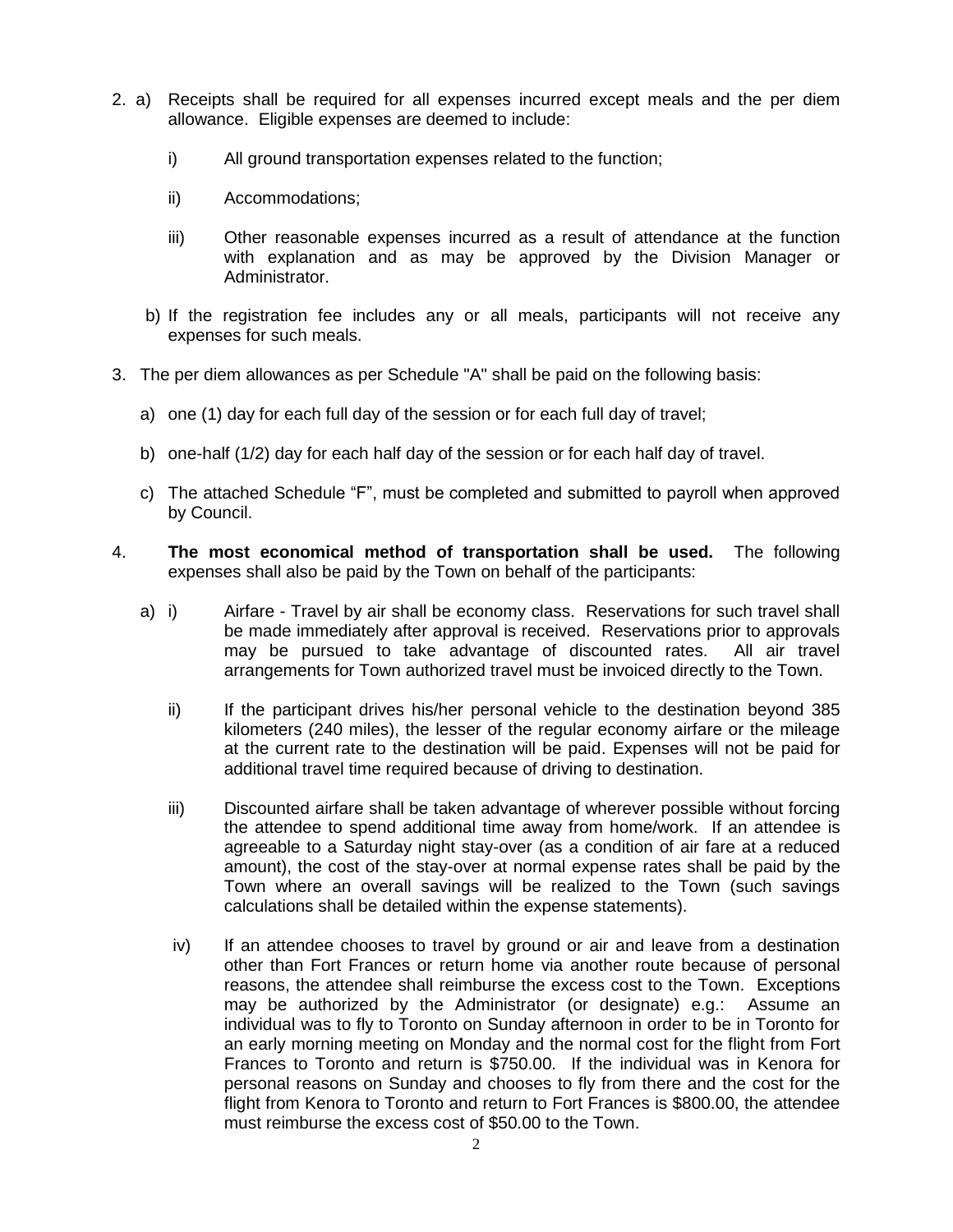- b) i) Mileage Those required to furnish their private vehicles for transportation purposes shall be reimbursed for such use by the Town at the rate as outlined in Schedule "A".
	- ii) Kilometer distances have been established for frequently traveled to destinations, and are as follows:

| Atikokan           | 300 Kilometers |
|--------------------|----------------|
| )rvden             | 400 Kilometers |
| Kenora             | 460 Kilometers |
| <b>Rainy River</b> | 190 Kilometers |
| Sioux Lookout      | 600 Kilometers |
| Thunder Bay        | 720 Kilometers |
| Winnipeg           | 720 Kilometers |

- iii) When two or more persons are proceeding by private vehicle on an authorized journey to the same destination, they shall as far as possible and is practical, utilize the same vehicle for this purpose. The Division Manager shall be responsible for making this determination.
- iv) Municipal vehicles are to be used whenever available when attending meetings, seminars and conferences etc. in Northwestern Ontario and Manitoba. Bookings are to be arranged in the 'log book' at the Civic Centre. The reasonable carrying of non-employees on trips is permitted.
- v) When a municipal vehicle is available and the attendee chooses to utilize their personal vehicle for whatever reason (e.g.: transporting personal items or simply because of personal preference), the attendee will be reimbursed for actual fuel costs only. Receipts must be submitted with the expense claim. The Town assumes no insurance liability in this regard and employees are advised to consult their insurance companies accordingly. The employee must complete the Travel Waiver of Liability Form – Schedule 'E' prior to travel.
- vi) On the occasions when a municipal vehicle is not available, the attendee will be paid mileage as per this policy. The Town assumes no liability for insurance or any additional expenses incurred as a result of operating one's own vehicle; employees are advised to consult their insurance companies accordingly. The Division Manager must authorize request for payment of mileage. The employee must complete the Travel Waiver of Liability Form – Schedule 'E' prior to travel.
- c) Other Travel Costs Cost of ground transportation from city/town of flight destination to city/town of the session shall be paid based on the actual cost incurred. Participants should whenever feasibly possible take the most economical form of transportation.
- d) Registration Fees All delegate function registration fees will be paid by the Town, including combination meal/events which would normally be attended by the registrants. Pure leisure optional events are not eligible for expense payment.
- e) Entertainment Expenses (for CAO and Division Managers or designate, Mayor and Council only) - Entertainment charges incurred for legitimate purposes will be permitted. The expense must be supported by an itemized receipt and completion of the Entertainment Expense Reimbursement Form – Schedule "D" indicating the names, position, and organization of individuals being entertained as well as the purpose of the entertainment.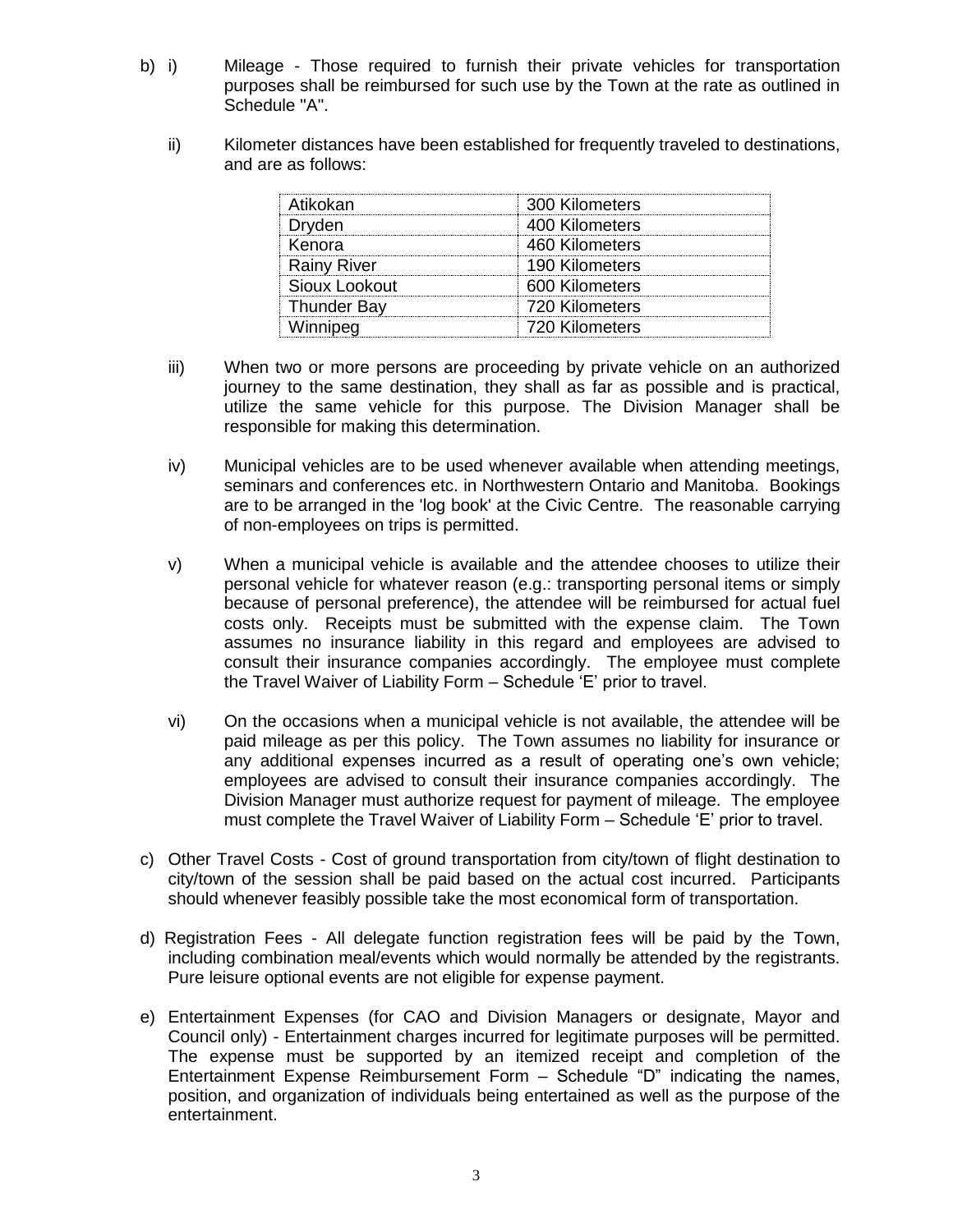- 5. The Treasurer is authorized to issue an accountable advance in accordance with the amounts shown in Schedule "A" provided a written request, signed by the person requesting the advance and the appropriate Division Manager, and complete with an agenda attached, is received at least ten (10) days prior to the date required.
- 6. If the participant chooses to return to Fort Frances, prior to the completion of the session, allowances shall be adjusted accordingly. If the advance has already been received, a refund must be subsequently refunded to the Town within five (5) days following date of return. Any adjustments to the expense advance must be requested within five (5) days following date of return. If additional expenses are not requested within this time frame, it will be deemed that the advance paid was accurate of expenses incurred.
- 7. Where cost of course attendance is subsidized by an outside agency, either in whole or in part, the participant will be advanced an expense allowance, and other costs will be paid in accordance with this policy. Participants must reimburse the Town when the expense is recovered from the outside agency.
- 8. It is the responsibility of the participant to request expense advance, submit registration forms, book accommodations and make travel arrangements.
- 9. Expense statements submitted for any given service shall be within the confines of the average normal charge for such service in the area in which the service is purchased and the town reserves the right to deny payment of unreasonable expense claims.
- 10. Expense statements shall be submitted to the Treasurer on the Travel Expense Statement form as shown in Schedule "B" within fourteen (14) days of the last expense being incurred. The appropriate Division Manager shall approve expense statements. Expense statements for Mayor, Council and the CAO will be approved by Council.

#### **11. With the exception of senior management, the following guidelines will apply to all Town Employees:**

Although employees of the Town of Fort Frances will not normally be required to travel outside regular working hours, it is the policy of the Town of Fort Frances to compensate for travel time outside the Town limits. Travel arrangements should be pre-approved by the supervisor as per the following:

**Mandatory travel** (travel for courses / seminars / workshops / conferences that are deemed essential to an employees core responsibilities of his/her job and of which the employee has been directed to attend. For example, Water Treatment Operators are legislated to attend 40 hours of training per year.

**Voluntary travel** (travel for courses / seminars / workshops / conferences that are of mutual benefit to the employee and to the corporation but are not a mandatory requirement. Attendance for these courses / seminars / workshops / conferences are mutually agreeable and pre-approved by his / her supervisor eg) annual conferences.

- a) All travel time for *voluntary travel*, including travel on a Saturday, Sunday, or statutory holiday will be compensated on a straight hour for hour basis, equal to the time in transit required either by air or ground transportation to the destination and return only to a maximum of seven (7) or eight (8) hours per day (this is based on an employee's normal work day) for travel time. Such travel time will be taken off as lieu-time.
- b) All travel time for *mandatory travel*, including travel on a Saturday, Sunday, or statutory holiday will be compensated on a straight hour for hour basis, equal to the time in transit required either by air or ground transportation to the destination and return with no maximum. Such travel time will be taken off as lieu time.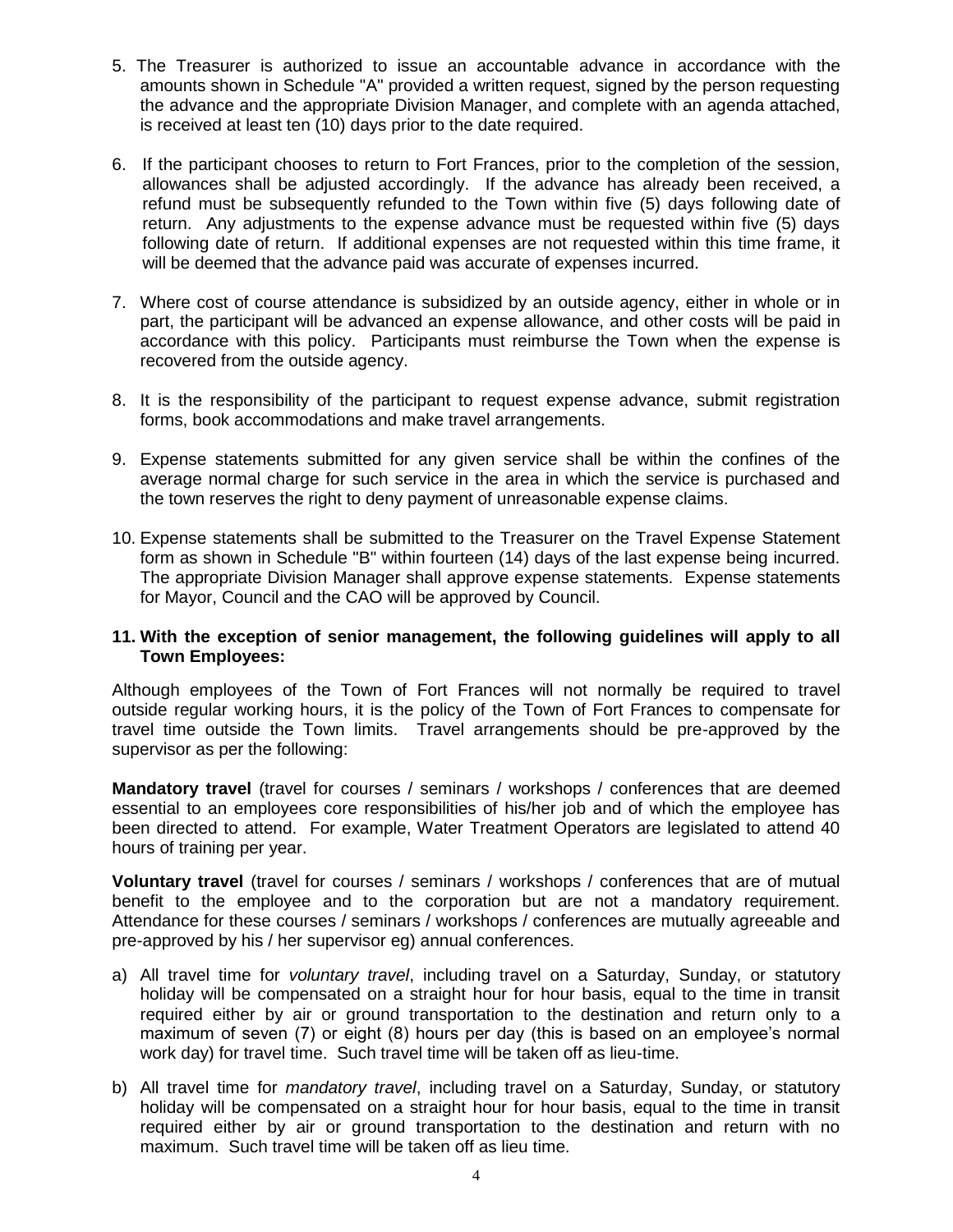**SCHEDULE "A" -** All taxes and gratuities included and all figures are in Canadian Dollars.

| <b>Item</b> | <b>Employee</b>                                                                 | <b>Members of Boards and</b><br><b>Committees</b> |
|-------------|---------------------------------------------------------------------------------|---------------------------------------------------|
| Per Diem    | \$10.00 per day for<br>incidental expenses<br>(newspaper, phone calls,<br>etc.) | \$160 Per day                                     |

|    |                                                                                  | <b>Outside NWO</b>                                       | <b>Inside NWO</b>                                          |
|----|----------------------------------------------------------------------------------|----------------------------------------------------------|------------------------------------------------------------|
| 2. | <b>Meal Allowance</b>                                                            | Breakfast \$20.00<br>Lunch - \$25.00<br>Dinner - \$45.00 | Breakfast - \$13.00<br>Lunch - \$17.00<br>Dinner - \$35.00 |
| 3. | Accountable expense<br>advances will be<br>processed in the following<br>amounts | \$180.00 per day                                         | \$150.00 per day                                           |

| Vehicle Mileage | Equivalent to those rates |
|-----------------|---------------------------|
|                 | as set from time to time  |
|                 | by the Canada Revenue     |
|                 | Agency (CRA)              |

Sudbury and west (including Manitoba) are considered inside NWO (Northwestern Ontario). Locations east and south of Sudbury are considered outside NWO. Breakfast may not be claimed on the day of departure (unless prior to 6:00AM) and dinner may not be claimed on the day of return unless the return is after 6:00PM. Meals may not be claimed when they have been included in conference registration (excluding continental breakfast).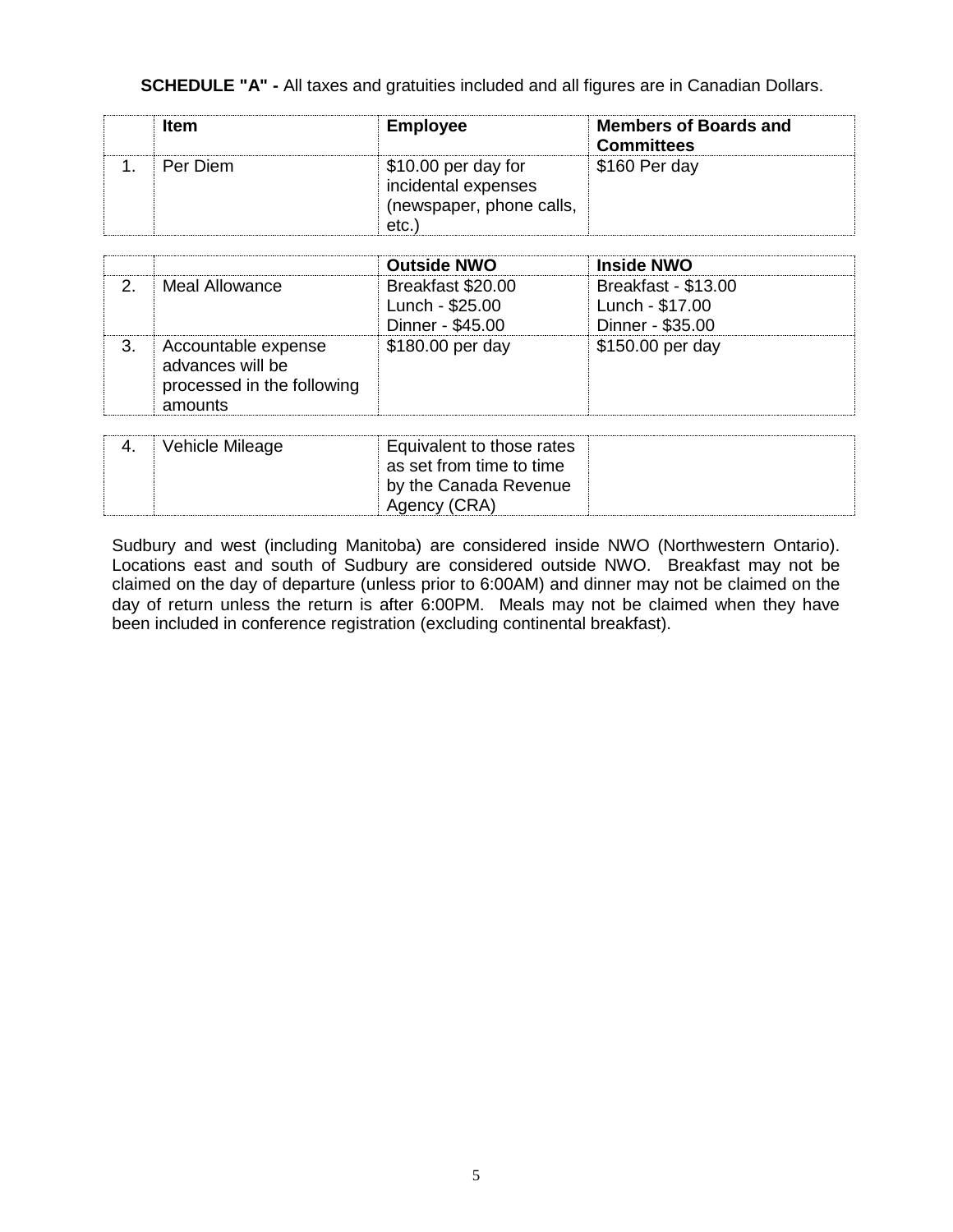### **TOWN OF FORT FRANCES - SCHEDULE "B" TRAVEL EXPENSE STATEMENT**

| 1. | Attendee                        |      |                        |        |                         |        |                         |      |       |
|----|---------------------------------|------|------------------------|--------|-------------------------|--------|-------------------------|------|-------|
| 2. | Conference/Seminar<br>Attended  |      |                        |        |                         |        |                         |      |       |
|    | Location<br>(Facility and City) |      |                        |        |                         |        |                         |      |       |
|    | Dates                           |      |                        |        |                         |        |                         |      |       |
| 3. |                                 | Sun. | Mon.                   | Tues.  | Wed.                    | Thurs. | Fri.                    | Sat. | Total |
|    | Accommodation                   |      |                        |        |                         |        |                         |      |       |
|    | Transportation                  |      |                        |        |                         |        |                         |      |       |
|    | <b>Breakfast</b>                |      |                        |        |                         |        |                         |      |       |
|    | Lunch                           |      |                        |        |                         |        |                         |      |       |
|    | Dinner                          |      |                        |        |                         |        |                         |      |       |
|    | Per Diem                        |      |                        |        |                         |        |                         |      |       |
|    | Other                           |      |                        |        |                         |        |                         |      |       |
|    |                                 |      |                        |        |                         |        |                         |      |       |
| 4. | <b>Prepaid Expenses</b>         |      | Registration           |        | Air Travel              |        | Other                   |      | Total |
|    |                                 |      |                        |        |                         |        |                         |      |       |
|    |                                 |      |                        |        |                         |        |                         |      |       |
| 5. | <b>Town Used Vehicle</b>        | Yes  | No                     | Reason |                         |        |                         |      | Total |
|    | Mileage Claimed                 |      | $KM \times CRA$ rate = |        |                         |        |                         |      |       |
|    |                                 |      |                        |        |                         |        |                         |      |       |
| 6. | Approved                        |      |                        |        | <b>Total Expenses</b>   |        |                         |      |       |
|    |                                 |      |                        |        |                         |        | <b>Advance Received</b> |      |       |
|    |                                 |      |                        |        |                         |        | <b>Balance Claimed</b>  |      |       |
|    |                                 |      |                        |        | <b>Balance Refunded</b> |        |                         |      |       |

**The agenda must be attached to process payment**

In claiming the above amounts, I certify that the expenses have been incurred on behalf of the Town, that the means of transportation were the most economical, with due regard to convenience, and that the expenditures were make in the exercise of my duties. NB – a valid and detailed receipt must accompany hotel Visa slips.

\_\_\_\_\_\_\_\_\_\_\_\_\_\_\_\_\_\_\_\_\_\_\_\_\_\_\_\_\_\_\_\_\_\_ \_\_\_\_\_\_\_\_\_\_\_\_\_\_\_\_\_\_\_\_\_\_\_\_\_\_\_\_\_\_\_\_\_\_\_

Date **Date Employee Signature** 

\_\_\_\_\_\_\_\_\_\_\_\_\_\_\_\_\_\_\_\_\_\_\_\_\_\_\_\_\_\_\_\_\_\_\_\_\_ \_\_\_\_\_\_\_\_\_\_\_\_\_\_\_\_\_\_\_\_\_\_\_\_\_\_\_\_\_\_\_\_\_\_\_\_\_\_

Date Supervisor Signature

\_\_\_\_\_\_\_\_\_\_\_\_\_\_\_\_\_\_\_\_\_\_\_\_\_\_\_\_\_\_\_\_\_\_\_\_\_ \_\_\_\_\_\_\_\_\_\_\_\_\_\_\_\_\_\_\_\_\_\_\_\_\_\_\_\_\_\_\_\_\_\_\_\_\_\_

Date **Date** Date **Division Manager Signature** 

| Date | reasurer | ---------------------------<br>E<br>$\mathbf{v}$<br>$\sqrt{ }$ | <br>Cashier |
|------|----------|----------------------------------------------------------------|-------------|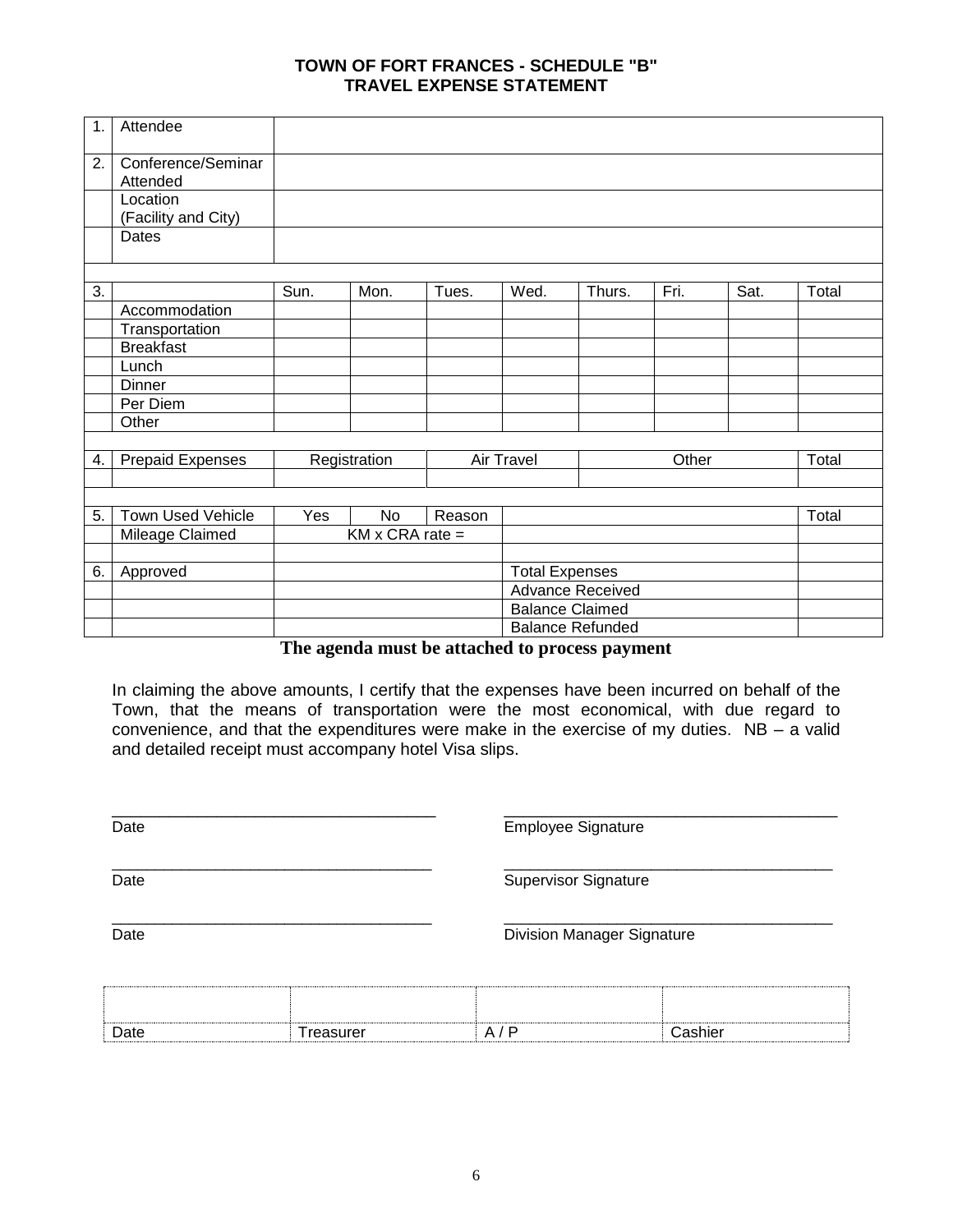## **TOWN OF FORT FRANCES - SCHEDULE "C" TRAVEL ADVANCE REQUEST**

| Name                            | Purpose of Travel |
|---------------------------------|-------------------|
| <b>Location of Event</b>        | Dates             |
| Signature of Division Manager   |                   |
| <b>Amount of Travel Advance</b> |                   |
| <b>Treasurer Signature</b>      | G.L. Code         |

## Agenda Must be Attached to Process Payment of Advance **Please include completed Travel expense statement (schedule B) so as to properly account for the HST**

## **TOWN OF FORT FRANCES - SCHEDULE "D" ENTERTAINMENT EXPENSE REIMBURSEMENT FORM**

| Name                                                               | Date                                              |
|--------------------------------------------------------------------|---------------------------------------------------|
| Names, Position, and Organization of Individuals Being Entertained |                                                   |
| 1.                                                                 |                                                   |
| 2.                                                                 |                                                   |
| 3.                                                                 |                                                   |
| 4.                                                                 |                                                   |
| Purpose of Entertainment                                           |                                                   |
| <b>Amount Claimed</b>                                              |                                                   |
| <b>Treasurer Signature</b><br>.                                    | Date<br>$\sim$ $\sim$ $\sim$ $\sim$ $\sim$ $\sim$ |

An itemized receipt must be attached to process payment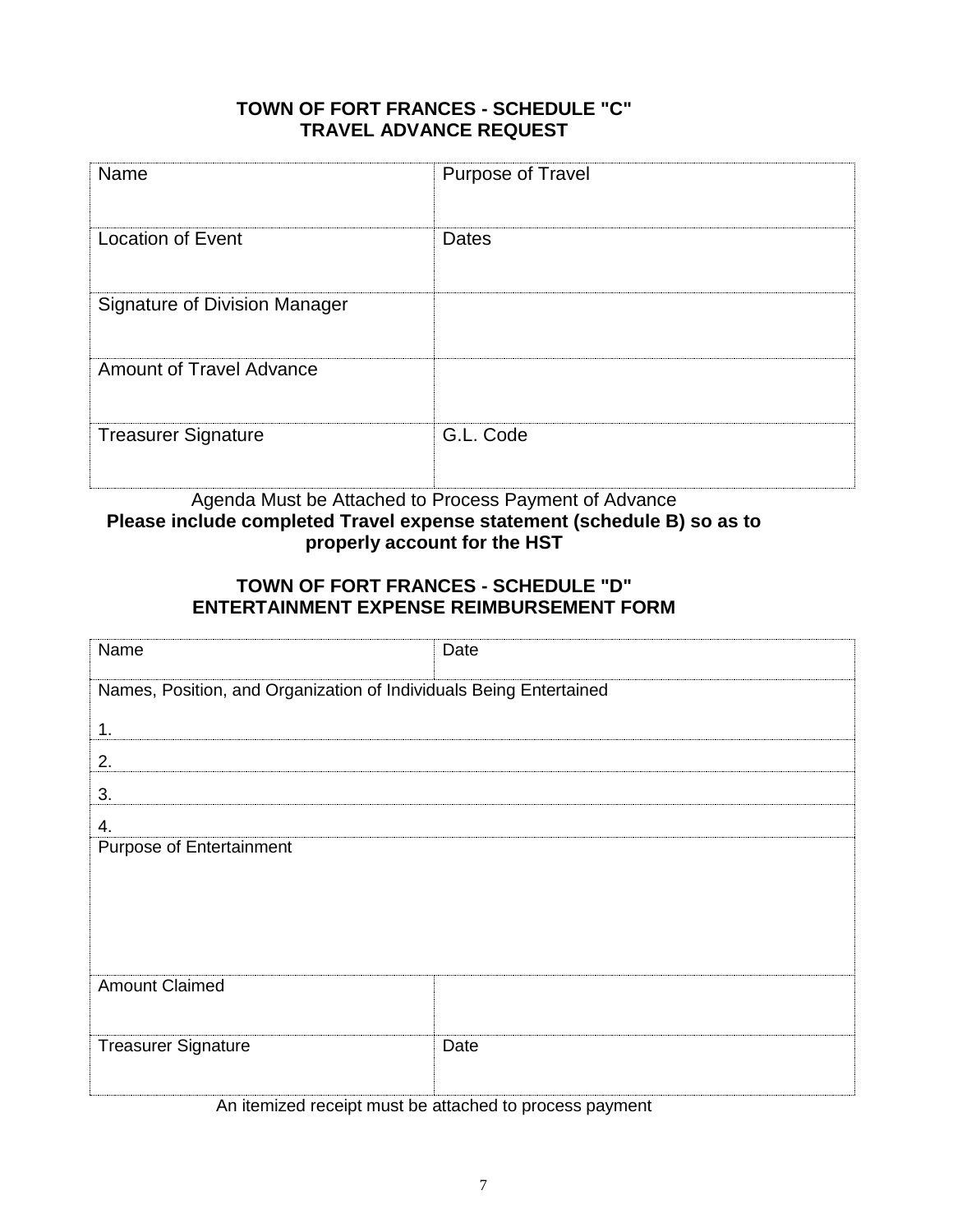## **TOWN OF FORT FRANCES - SCHEDULE "E" TRAVEL WAIVER OF LIABILITY FORM**

The Town of Fort Frances carries "Non-Owned Automobile" coverage for liability only. This coverage is for the situation where a liability claim exceeds the vehicle owner's liability insurance and does not include coverage for damages to the individual's vehicle.

Therefore, the undersigned acknowledges that:

- They have read and understood the above particularly with regards to insurance.
- The Town and it insurers will not be responsible for any damages, claims, deductibles or expenses (other than mileage or fuel costs as provided for in the Travel Policy) resulting from the use of one's own vehicle other than that provided for by the Non-Owned Automobile coverage.
- The Town will not be responsible for any additional insurance cost resulting from any claim(s) submitted to an individual's insurers.

| Name (Please Print) | Signature |
|---------------------|-----------|
|                     |           |
| Approved            | Date      |
|                     |           |